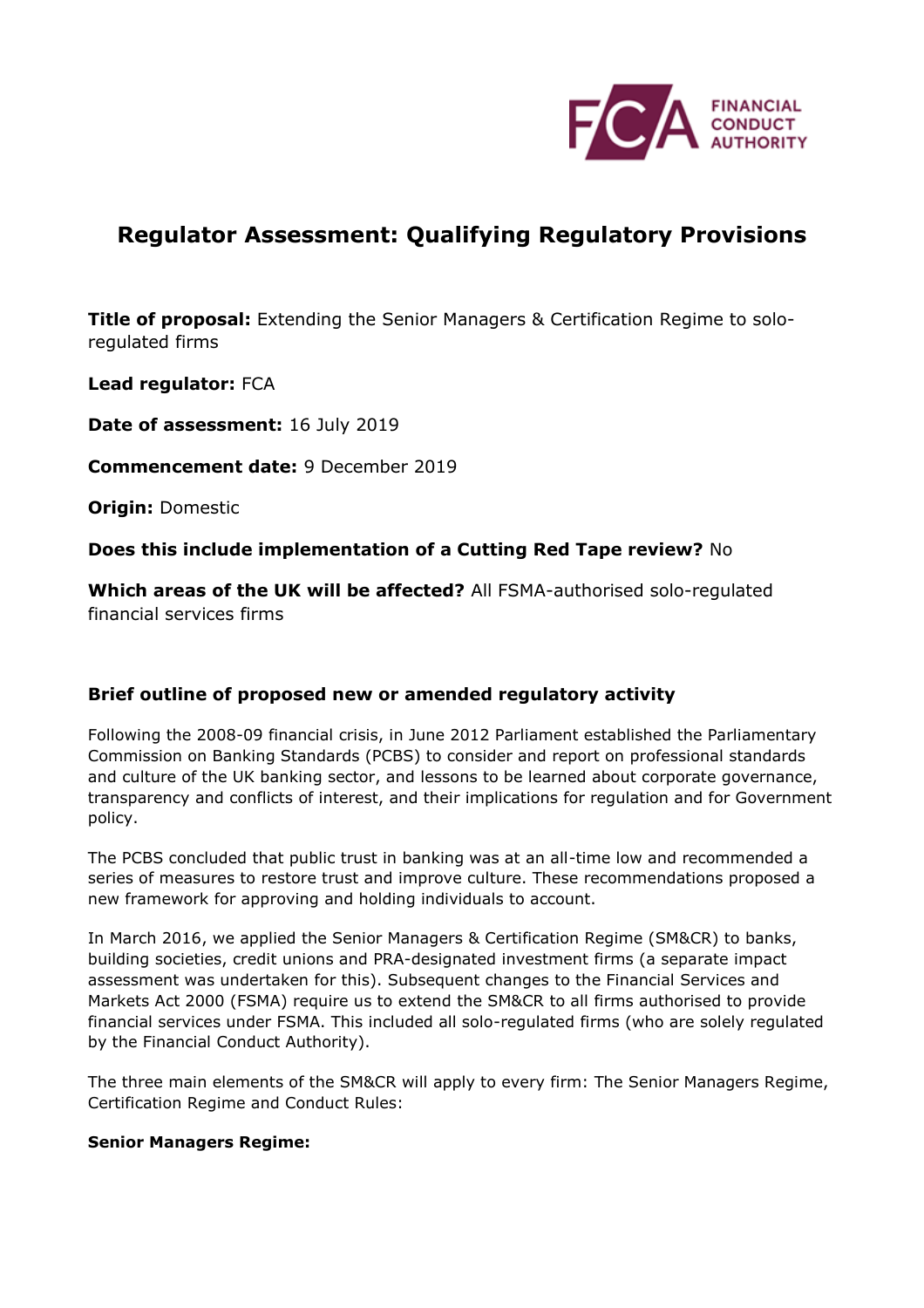- This focuses on the most senior people in the firm. Our rules will define which roles are 'Senior Management Functions' depending on the type of firm involved. Anyone who holds a Senior Management Function needs to be approved by us before they start their role, the same as under the Approved Persons Regime. Firms also need to ensure that Senior Managers are suitable to do their jobs.
- Every Senior Manager will need to have a document that sets out what they are responsible and accountable for (a 'Statement of Responsibilities'). Firms need to give us this statement when a senior individual applies to be approved, and whenever there's a major change to their responsibilities. This is a requirement under legislation.
- Every Senior Manager will also have a 'Duty of Responsibility' [CP17/42](https://www.fca.org.uk/publication/consultation/cp17-42.pdf) which means if something goes wrong in an area for which they are responsible, we will consider whether they took 'reasonable steps' to stop this from happening. Again, this is a requirement under legislation.
- We are also applying some new responsibilities that firms will need to give their Senior Managers ('Prescribed Responsibilities'). This won't apply to some firms (such as sole traders or firms with limited permissions, and EEA branches), and more responsibilities will apply to bigger firms.

### **Certification Regime:**

• This covers people who aren't Senior Managers, but whose jobs mean they can have a big impact on customers, markets or the firm. We set out what these roles are in our rules. We won't approve these people, but firms will need to check and confirm ('certify') that they are suitable to do their job at least once a year.

### **Conduct Rules:**

• These are basic rules that will apply to almost every person who works in financial services. They include things like 'acting with integrity' and 'treating customers fairly'. The Conduct Rules are about improving the behaviour of all staff in financial services firms.

### **Extra requirements for 'Enhanced' firms**

We are also applying some extra requirements that will only apply to the largest and most complex firms (fewer than 1% of firms regulated by the FCA). For example, these firms will need to have Responsibilities Maps, Handover Procedures, and will need to make sure that there is a Senior Manager responsible for every area of their firm ('Overall Responsibility').

### **Scope of the assessment**

This assessment covers the extension of the SM&CR to solo-regulated firms and associated non-Handbook guidance. The proposals were set out in [CP17/25](https://www.fca.org.uk/publication/consultation/cp17-25.pdf) and [CP17/40.](https://www.fca.org.uk/publication/consultation/cp17-40.pdf) The near-final rules were published in July 2018 in **PS18/14**. The final rules were published in July 2019 in [PS19/20.](https://www.fca.org.uk/publication/policy/ps19-20.pdf)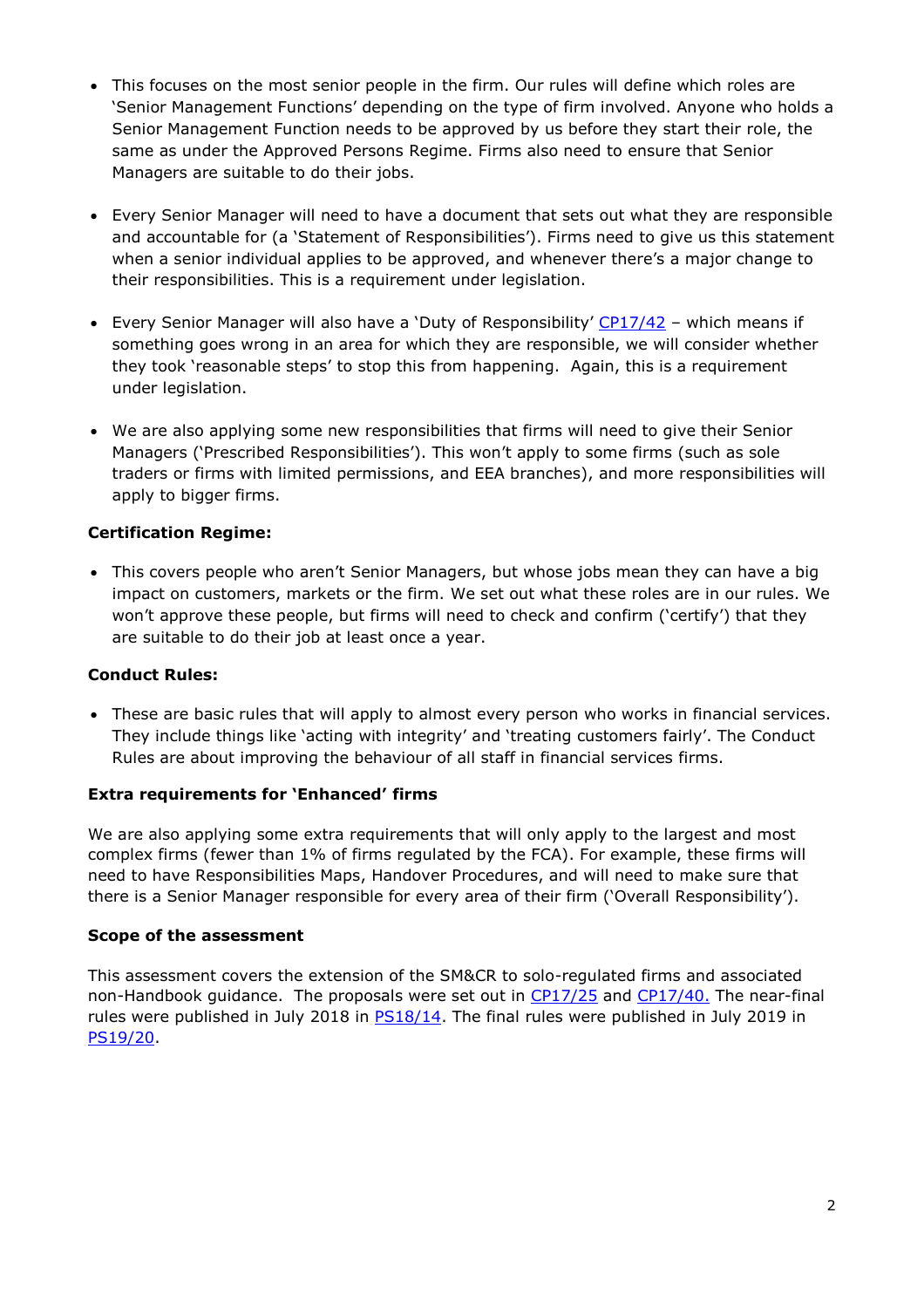# **Which type of business will be affected? How many are estimated to be affected?**

The proposals affect all solo-regulated firms authorised under FSMA. Firms affected include asset managers, non-bank mortgage lenders, investment firms and consumer credit firms.

47,000 firms regulated only by the FCA are impacted.

| <b>Price base</b><br>vear | Implementation   Duration of<br>date | policy<br>(years) | <b>Business</b><br>Net Present   business<br><b>Value</b> | Net cost to<br><b>(EANDCB)</b> | <b>BIT score</b> |
|---------------------------|--------------------------------------|-------------------|-----------------------------------------------------------|--------------------------------|------------------|
| 2016                      | 2019                                 |                   | -1970.7                                                   | 229                            | 1,144.8          |

# **Please set out the impact to business clearly with a breakdown of costs and benefits**

#### **Measuring the costs**

-

Firms incur compliance costs in meeting the requirements placed on them by regulators. For example, additional staff time may be required for training and supervision, or because new IT equipment is needed to document compliance. Some of these costs are one-off costs (for example, system changes), while others will be incurred on an ongoing basis (for example, certification or training on Conduct Rules for new joiners).

We note that this regime replaces the Approved Persons Regime. This would require similar activities to those required by the Senior Manager's Regime but firms will incur significant additional incremental costs implementing the regime and maintaining compliance with the regime.

We asked firms in a survey about 8 ways they may incur costs to implement each of the 11 policy elements<sup>1</sup>, on a one-off and on an ongoing basis. These included changes to organisational structure, required adjustments (most commonly hiring new staff), training costs, staff monitoring, staff time, IT changes, and record keeping. The breadth of these questions, with an 'other cost' category, will mean all the compliance costs for implementing the Regime should have been captured.

We sent the survey to about 2,000 firms, on a legal entity level. We received responses from 255 firms. We discarded 28 responses where firms had either obviously misunderstood the purpose of the survey or provided incomplete responses. We used responses from 190 soloregulated firms in our analysis. As there are fewer solo-regulated firms that will fall in the Enhanced tier, there were fewer responses from these categories of firms.

We weighted the survey responses so that the weighted survey data accurately reflect the characteristics of the population. We expected more complex firms to incur more costs from complying with our rules and less complex firms to incur lower costs. Further, some types of firm were much more likely to respond than others. The weighting of responses made sure

 $<sup>1</sup>$  Senior Manager Functions (SMFs), Statements of Responsibilities, Prescribed Responsibilities</sup> and Criminal Record Checks, Regulatory Reference checks for SMFs and Certification Functions, Conduct Rules and the elements of the Enhanced Regime (Responsibilities Maps, Allocation of Overall Responsibility and Handover Arrangements)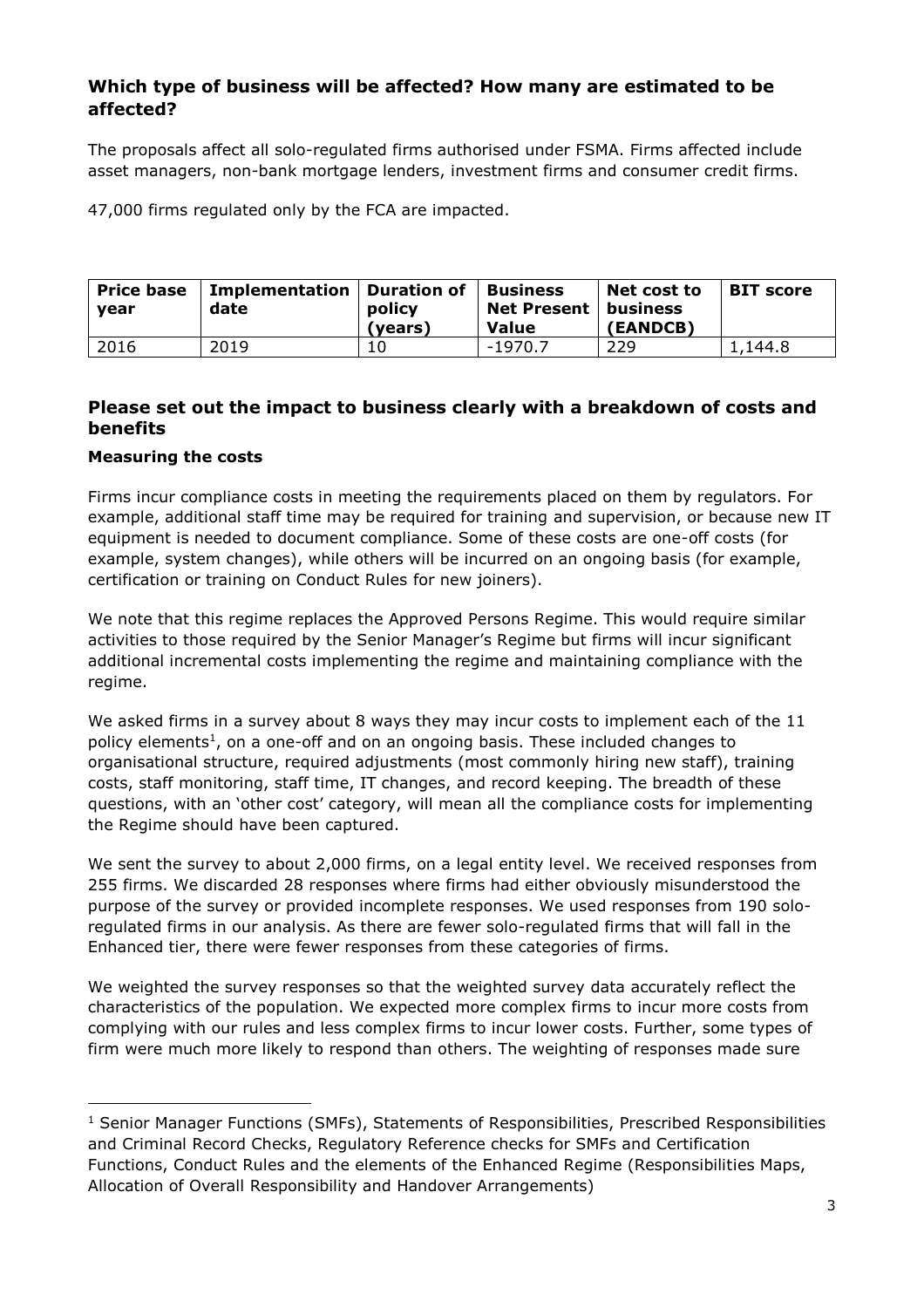that our estimates of the overall costs to industry weren't biased by the differing complexity of firms or the varying levels of response rates for different types of firms.

We used the weighted survey data to calculate average one-off compliance costs and annual ongoing compliance costs for the sample of firms (on a legal entity basis) in the different tiers and used the number of firms in the population within these tiers to scale up and estimate costs for the whole industry.

When considering the cost estimates for the 8 cost categories and 11 policy elements, we believe that some of the numbers reported to us in the survey are unlikely to be incurred by firms in practice (some firms reported costs that we would not expect to arise from the requirement placed on firms). There are additional cost categories<sup>2</sup> that we are sceptical will arise but it is possible that firms would incur them. Discounting these costs enabled us to calculate a lower bound for the estimates presented in the [CBA](https://www.fca.org.uk/publication/research/cost-benefit-analysis.pdf) <sup>3</sup>. We use the upper bound of the costs reported for calculating the BIT score.

#### **Compliance costs to solo-regulated firms**

The table below shows the number of solo-regulated firms that will fall under the different tiers of the regime. Limited Scope firms are firms that will have a more limited set of requirements to apply than those within the Core tier (e.g. fewer Senior Management Functions and no Prescribed Responsibilities), while Enhanced firms will need to adhere to extra elements on top of those in the Core tier.

| <b>Tier</b>          | <b>Number of firms</b> |
|----------------------|------------------------|
| <b>Limited Scope</b> | 26,120                 |
| Core                 | 20,540                 |
| <b>Enhanced</b>      | 280                    |
| <b>Total</b>         | 46,940                 |

The majority of firms will be Limited Scope firms. A significant number of firms are in the Core tier and only a very small proportion of firms are in the Enhanced tier. Firms in the Core tier will need to implement all the elements in the Core tier, while the approximately 280 firms in the Enhanced tier will have to implement both the Core and Enhanced elements.

The table below shows the average costs for firms in each tier of the regime. The average costs reported in the table are derived from the sample of firms in the Core tier, Limited Scope, and Enhanced tier in complying with all the applicable Core and Enhanced requirements (Senior Managers Regime, Certification Regime and Conduct Rules as well as the Enhancements). The figures are therefore averages over the full range of costs different types of firms might incur.

 $2$  For example, one off costs associated with changes to organisational structures (e.g. recruitment or redundancies)

 $3$  See pages 18-25